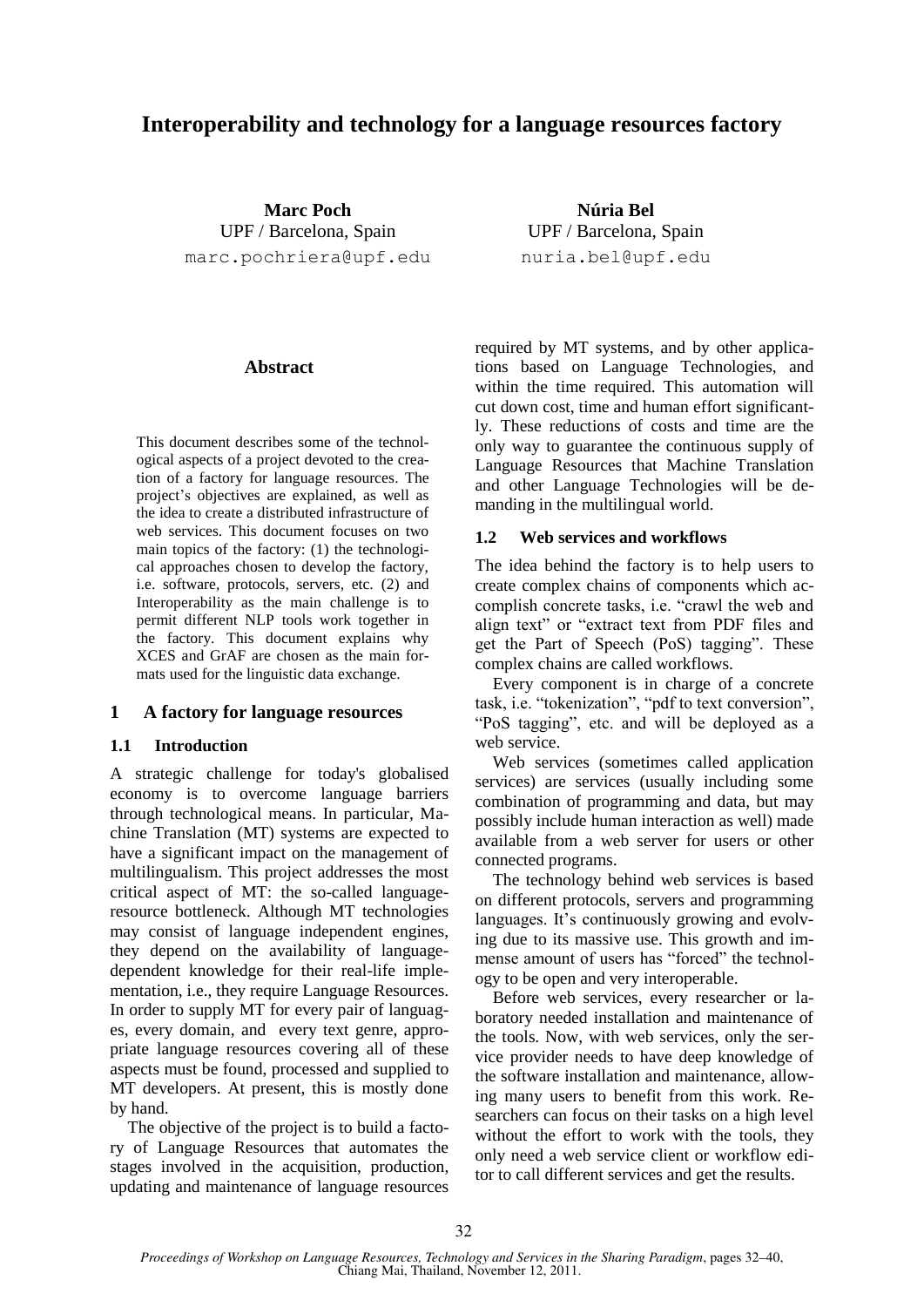### **1.3 Technologies state of the art**

Before the first development began in our project, an analysis of existing technologies was conducted. Some technologies were tested and studied to verify their features, ease-of use, installation and maintenance issues. The idea was to find the tools, protocols, programming languages, etc. which could provide more features with user-friendly interfaces at a low cost while also considering ease of installation, maintenance, computer science knowledge required and the learning curve involved working with such tools.

Finally a concrete option from the Bioinformatics field was chosen to be used and adapted to work with NLP because of its numerous advantages.

## **2 Bioinformatics: myGrid approach**

The myGrid<sup>1</sup> team, led by Professor Carole Goble<sup>2</sup> of the School of Computer Science at the University of Manchester<sup>3</sup> UK, is a research group focusing on e-Science. The team is formed with different institutions and people from different disciplines together in an international environment.

The myGrid team works to develop a suite of tools designed to help scientists with the creation of e-laboratories and have been used in domains as diverse as systems biology, social science, music, astronomy, multimedia and chemistry. These tools have been adopted by a large number of institutions.

The most relevant tools developed by the my-Grid team are explained in the following sections.

## **2.1 Web Services (Soaplab)**

MyGrid makes use of Soaplab (and its new version Soaplab2) to deploy already existing command line tools as web services. Soaplab is a free software package under an Apache License, Version 2.0 based on metadata.

A web service provider can deploy a command line tool as a web service using Soaplab without any software programming. Soaplab only requires a metadata file used to describe the inputs, outputs, and parameters of the tool.

## **2.2 Workflow editor (Taverna)**

Taverna<sup>4</sup> is an open source application that allows the user to create high-level workflows that integrate different resources into a single analysis. Such analyses can be seen in the bioinformatics field as simulation experiments which can be reproduced, tuned and easily shared with other researchers.

An advantage of using workflows is that the researcher doesn't need to have background knowledge of the technical aspects involved in the experiment. The researcher creates the workflow based on "functionalities" (every web service provides a function) instead of dealing with tools, software, etc.

## **2.3 The Registry (Biocatalogue)**

BioCatalogue<sup>5</sup> is a registry of curated biological Web Services where users, researchers and curators can register, annotate and monitor Web Services.

BioCatalogue is used as a single registration point for web service providers and is used by researchers to annotate and search services. The objective is to join the entire community together to obtain high quality services, annotations, monitoring data, etc.

BioCatalogue features service filtering by tags on services, operations, inputs, and outputs, as well as by providers, submitters, and locations. It supports annotation of services by tags, user comments and text description. These annotations can take the form of free text, tags, terms from selected ontology and example values.

Users can perform all of these tasks in a specially designed user-friendly web 2.0 interface.

## **2.4 Sharing experiments (myExperiment)**

MyExperiment is a social network where researchers and professionals can share their workflows. Moreover, they can share complete experiments: a workflow, input data, parameters, comments, etc. Users can find, share and annotate workflows and files in a virtual environment especially designed to share expertise and avoid reinvention. MyExperiment also allows users to create closed groups to work on specific topics while publishing their work on a save environment.

3 http://www.manchester.ac.uk/ <sup>&</sup>lt;sup>1</sup> http://www.mygrid.org.uk/

<sup>2</sup> http://www.mygrid.org.uk/about-us/people/coremygrid-team/carole-goble/

<sup>&</sup>lt;sup>4</sup> http://www.taverna.org.uk

<sup>5</sup> http://www.biocatalogue.org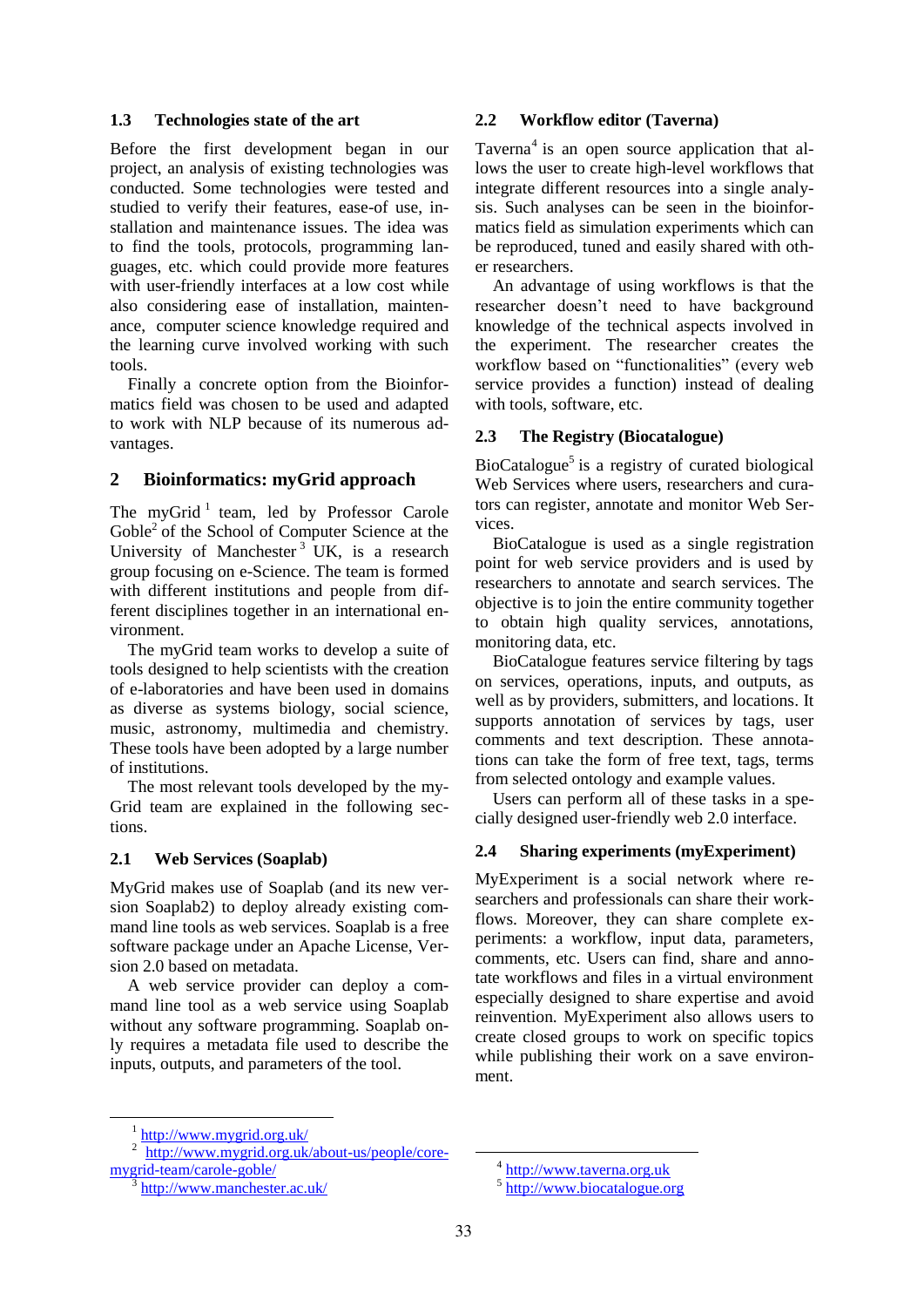### **3 Using myGrid tools to work NLP**

MyGrid tools have been adopted by many projects, researchers, etc. and have been used in very different domains with success. Our project aims to use and adapt these bioinformatics' tools to work with NLP. These tools have been chosen among others because of their successful histories, flexibility, and ease of use (from the point of view of the web service provider, user and researcher).

The project is in the second phase of its factory development. In the first phase, several NLP tools were deployed as web services and a Biocatalogue instance was prepared to be used as the Registry. When the users were able to find and test the web services it was time to combine them to create complex workflows. Some guidelines have been developed to assist users on the best way to design workflows for the project.

For the second phase of the project, workflows are developed in a more robust way and they can handle larger amounts of data using some special techniques from Soaplab and Taverna. It was then deemed necessary to share workflows. To this aim, a myExperiment instance has been deployed and is being used to present the workflows designed inside the project, as well as its improvements or newer versions.

In the second phase of the project larger experiments are being used challenging the tools and protocol robustness to long lasting tasks and large data files. Some tools have been modified to better suit these tasks, for example: Soaplab, which had a technical problem regarding a concrete scenario of web service technology. The following sections are devoted to describe this adaptation of the Bioinformatics tools to the NLP tasks.

### **3.1 Creating NLP web services with Soaplab**

There are many existing tools for NLP; most of them are command line applications and scripts. Some of them require good computer skills to be installed and maintained. The idea behind web services is to offer these tools to users who will then be able to use them without dealing with installation issues, maintenance, etc.

However, the service provider will have to deal with installation and maintenance of the tools while also needing the necessary computer skills to deploy web services: server installation and configuration, programming language knowledge to develop the web service, etc.

Typical web service technologies (SOAP) require some Java programming and other good programming skills to deploy a web service in a production environment: multiple users, synchronous and asynchronous calls, provenance data handling, error handling, etc. The aim of Soaplab<sup>6</sup> is to easily deploy command line applications as a web service. Soaplab can be used without programming skills; it requires only server installation and maintenance (Apache Tomcat for example) and Soaplab configuration know-how.

Since interoperability is a crucial issue for the project, the first adaptation of Soaplab was basically to develop some concrete rules which must be followed by all partners. A common interface was designed for most of the tools (it will be explained later) to guarantee that all web services share the same naming convention and same kind of parameters (URL or a stream of characters).

### **3.2 Improving Soaplab for large data**

Soaplab has proven to be a very useful tool, not only to easily deploy command line tools as a web service but to handle large data too. When client software makes a request to a web service, Soaplab or any other one, waits for its response. All clients have a timeout to stop waiting in case there's an error. This timeout can be a problem for long lasting workflows, which can be avoided with polling<sup>7</sup> techniques.

All of the polling techniques are already programmed in Soaplab and can be easily used from Taverna (with the "Soaplab plug-in"). However, a problem was found during the first tests with large files. When output data files were bigger than 2 MB soaplab web services failed to give their response to Taverna. This only happened when using the plug-in so it could be avoided by calling web services without it. However, most of our workflows were designed to be used with the plug-in because of its advantages: smaller workflows to do the same tasks and polling parameters are easily tuned.

Therefore, it was decided to realize a deeper study of the problem. All of the Soaplab outputs were configured to be sent inside the message between the client and the web service in two ways: as a stream of characters and a URL. This

<sup>6</sup> http://soaplab.sourceforge.net/soaplab2

<sup>7</sup> Iterative method used to make continuous requests to a server to check whether a task has finished avoiding timeouts.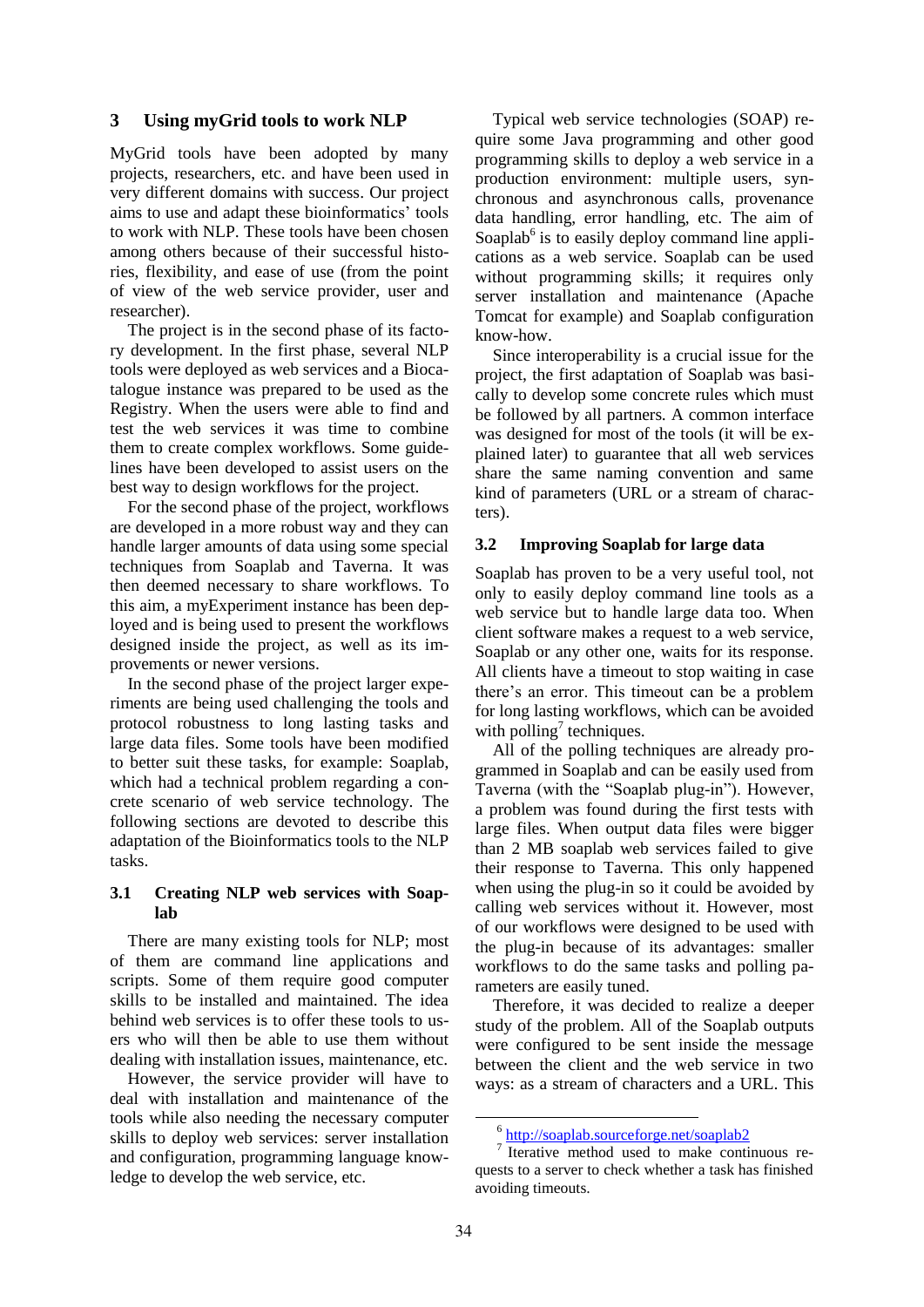was causing messages to be too big. To avoid this, Soaplab source code has been modified to add a size limit parameter to only use URLs (and not the character stream) as outputs when the data size is bigger than this limit. This solution has proven to be useful and it has increased network use efficiency because a lot less data is being transmitted.

## **3.3 The Registry**

BioCatalogue is a Ruby on Rails web application and it's free under the BSD License<sup>8</sup>. An instance of BioCatalogue has been installed on a server to be used as the Registry for the project and it has been modified and adapted to suit NLP requirements: The web interface has been changed to include color changes, logos, etc. For example, the BioCatalogue instance is tailored to the bioinformatics field with "service categories" such as "Genomics" or "Biostatistics" which are used to classify web services. In the PANACEA registry "service categories" have been changed to NLP relevant categories including "Morphosyntactic Tagging" or "Tokenization".

## **3.4 Taverna**

Taverna is the workflow editor and manager in myGrid environment. It hasn't been adapted or modified to be used in our project. However, it has been tested in numerous situations to guarantee ease of use and interoperability between our web services.

There are many different ways to chain components in Taverna and many parameters to be set. Users can connect Soaplab web services using character streams or URL and there are several parameters used for "polling" which should be taken into account. When dealing with large data it's important to design workflows with some correctly set error handling parameters and with some parallelization option to increase total workflow throughput. As a result of these tests, some guidelines and tutorials have been developed to assist workflow designers. For instance, it is recommended to use URLs to transfer data between components.

## **3.5 MyExperiment**

The MyExpermient instance has recently been deployed and it is still under testing. Thus, no major changes or adaptations have been done. However, it is proving to be very useful and it is fulfilling the project expectation for a portal designed to share workflows.

# **4 Interoperability**

This new architecture based on web services introduced a new paradigm in NLP tools: users don't need to install and perform the maintenance of the tools. As soon as the first web services were ready to be used and were easily discovered using the Registry, users wanted to try them. The web interfaces facilitate the first contact with new tools and help users get used to them.

The next step was soon required by users: chain web services to create complex workflows. Interoperability became a fundamental necessity for the factory. Workflows cannot be made if the designer doesn't know how to connect inputs and outputs or the tools don't "understand" each other.

This interoperability need was foreseen on the design phase of the project. There are two levels of interoperability that need to be addressed in a factory based on web services: (1) the data being transferred between components must follow a concrete format. Tools must be able to process this format which is being transferred across the factory. This data object was called Travelling Object (TO) because of the distributed nature of the factory (web services are deployed in different locations across Europe). (2) The other aspect is the parameters of the web services. All web services must use the same naming convention for parameters, not only to help developers but for automatic processes to check compatibility, etc. However, some technical aspects of these parameters also needed to be established. For example if the parameter is optional or mandatory. To this aim, it was decided to create a Common Interface (CI) for all web services deployed to work in the factory.

## **4.1 Common Interface**

Tools are very different depending on the functionality they try to fulfill and so are their parameters. A general web service CI has been designed for different functionalities like PoS tagging, tokenization, lemmatization, alignment, etc. The idea is to have a common parameters definition for all web services providing a specific functionality i.e. two different PoS taggers will be deployed as web services using the same mandatory parameters.

On the other hand, tools have particular and very concrete idiosyncrasies, even when they are

 8 Terms of use: http://beta.biocatalogue.org/termsofuse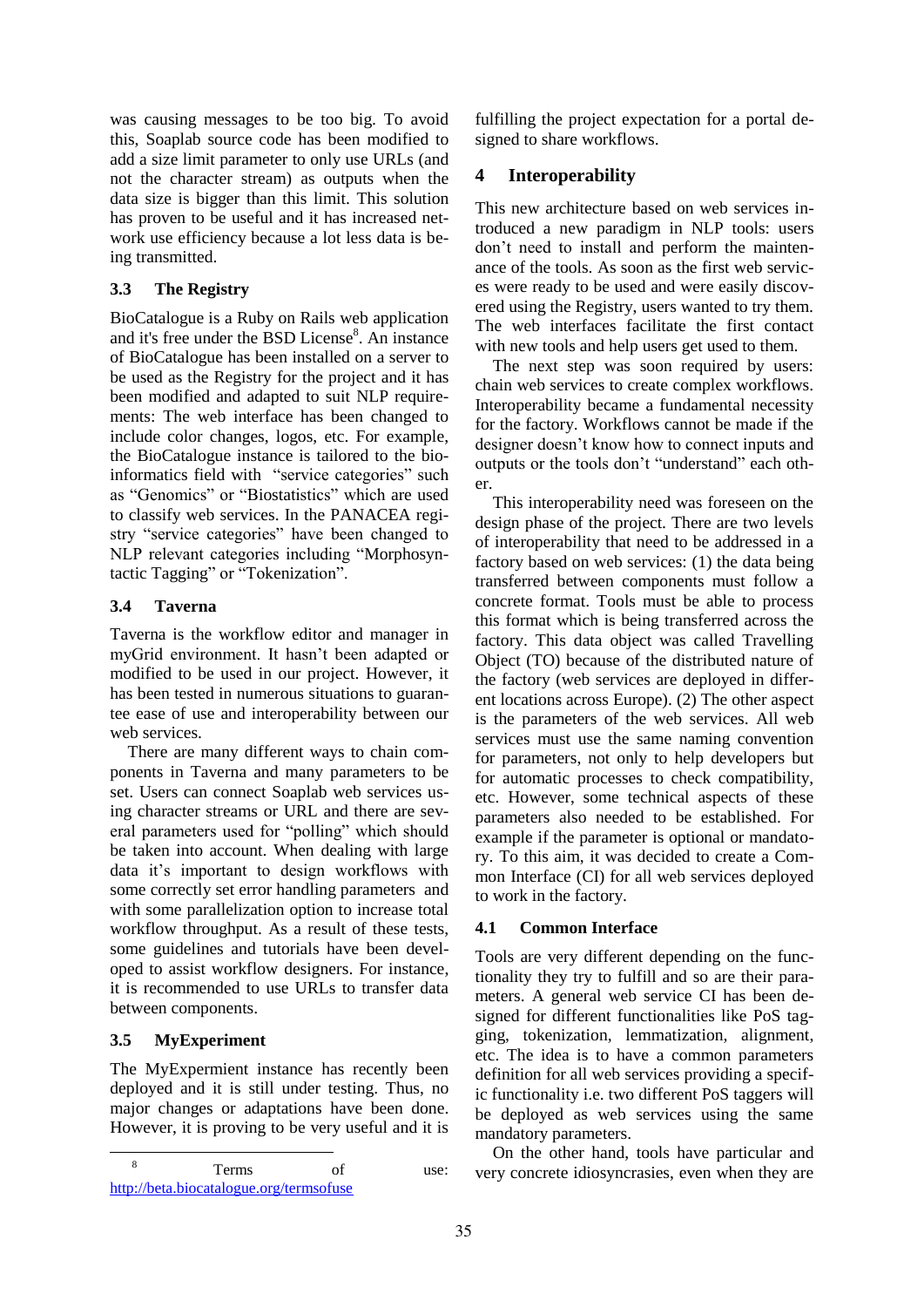used for the same functionality. The use of a CI should not make the tool lose some of its particular parameters. To this aim, the designed CI establishes that all particular parameters of a tool must be configured as optional parameters.

The final idea is that all web services, for a given functionality, use the same mandatory parameters so they can be easily replaced. For example, all "Pos Tagging" web services must have two mandatory parameters: "input" and "language". The CI is even more concrete, "language" parameter must use ISO-639 and "input" parameter must have two options two send data: as a character stream or URL.

All of these specifications and designs are presented in a XML schema and online documentation for easy access to all the information. Web service providers can use the XML schema to deploy their web services even if they don't use Soaplab and all of them will be CI compliant.

## **4.2 Travelling Object**

Two web services can be chained making use of the CI. Output parameters of the first component can be easily connected to the second component inputs following the CI naming convention and data type (stream or URL). However, this is not enough. To guarantee interoperability web services must be able to work with the received data format.

There have been relevant proposals made by the Language Resources (LR) community to reach a consensus about a format to represent annotated corpora. The Linguistic Annotation Framework (LAF) (Ide and Romary, 2004) is an ISO standard proposal which can be used as the starting point for a standard data model in the project. After LAF, standardization efforts have been focused on concrete annotation types and they are at different stages of development: for morphosyntactic annotations there is the Morphosyntactic Annotation Framework (MAF) (Clément and Villemonte de la Clergerie, 2005), for syntactic annotations the Syntactic Annotation Framework (SynAF) (Declerck, 2006) and for semantic annotations the Semantic Annotation Framework (SemAF) (Lee et al. 2007). However it has been observed that these proposals have not been widely used. Other relevant projects have adapted some of these proposals to its concrete needs. KYOTO project (ICT-211423) needed particular aspects found on LAF, MAF and SynAF which are really difficult to combine. Thus, a new annotation framework was designed to be compatible with LAF and

with some benefits from MAF and SynAF. The KYOTO Annotation Framework (KAF) (Agirre et al. 2009) is a layered stand-off format for concrete annotations. Another project which was facing a similar situation was D-SPIN (Heid, 2008). The approach was much more practical and a new XML format was proposed and designed from scratch which is compatible with LAF as well.

All these options, even those concrete adaptations from other projects, required considerable resources before they could be implemented on the factory. As it was mentioned before, for the first phase of the project only PoS tagging annotations were needed as well as the bilingual data processing capabilities. Nevertheless, the interoperability requirement of the factory made it mandatory to find a common format for the data representation soon. Thus, for the first phase of development, it was agreed upon to find an already existing format to be used as the TO, which represented the minimum change or conversion process from the in-house formats used by our tools. More complex representations and stand-off annotation were left for the next phase of the factory development.

Most of the deployed tools were using the usual vertical in-line formats with no header or metadata at all. The Corpus Encoding Standard for XML  $(XCES<sup>9</sup>)$  was chosen to be the first version of the Travelling Object (TO1) because of its simplicity and fulfillment of the aforementioned requirements.

## **4.2.1 Travelling Object 1: XCES**

Although most of the deployed tools don't use an XML format, it was considered to be the best option due to its numerous advantages, such as XML schemas, transformations, complex path queries, etc.

XCES is the XML version of CES (Ide et al., 2000) which is a part of EAGLES guidelines for corpus representation to work in natural language processing applications. XCES documents used in the factory make use of the "header" and the "text" tags proposed. Thanks to the header, TO1 can store metadata to annotate the origin of the document, its title, the date, some key words, the language and some annotations to keep track of the web services which have processed the document. The "text" part of the XML contains the data itself. Depending of the level of data annota-

<sup>9</sup> www.xces.org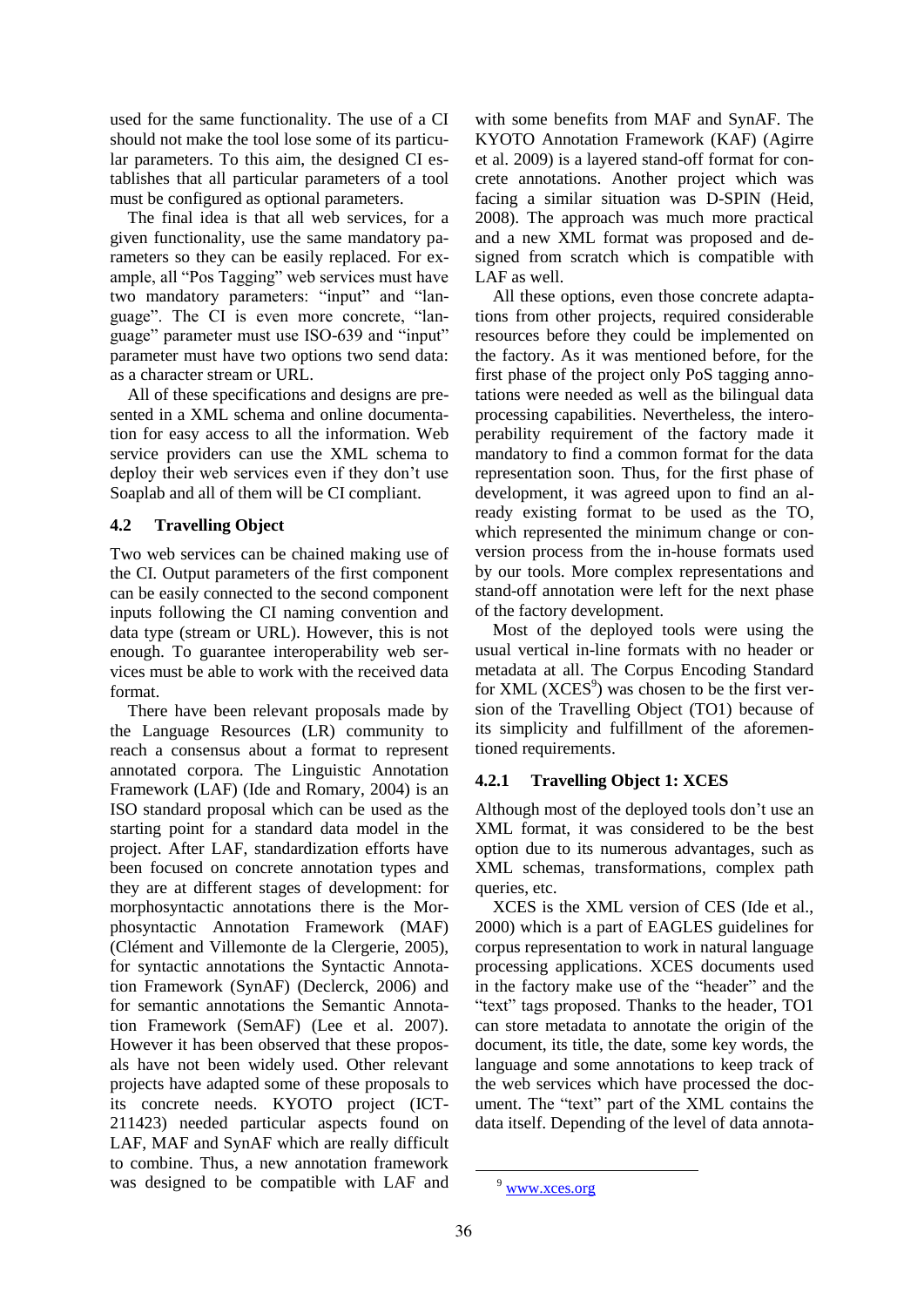tion, this part has different versions. The basic and PoS versions are presented here.

The basic representation follows the idea that text is basically divided in paragraphs. Thus, a "p" tag is used for every paragraph on the source" data. This representation is very straightforward considering that most of the data being used in the project is crawled from the web and cleaned afterwards.

For the first phase of the project, only annotations up to PoS tagging were considered so there was no need for stand-off annotations. Since the idea was to make the easiest move from the inhouse formats of the tools to the TO1 tags "s" for sentences and "t" for tokens were used. Information of the "word", "tag" and "lemma" is stored in the attributes of the token tag.

There are several tools deployed as web services, which are used to process bilingual corpora. CesAlign is a concrete XCES file which has been used to create the links between two different XCES documents. It can be used to align documents, paragraphs, sentences, tokens, etc. Thus sentence and word aligners can use it to represent their respective results using the TO1 format.

At the end of the first phase of the project converters had been deployed as web services to transform in-house formats to the TO1 and backward. Those converters were used to build workflows for sentence and word alignment, PoS tagging annotation and other complex functionalities working with crawled data or plain text.

## **4.2.2 Travelling Object 2: GrAF**

For the second version of the factory the idea is to include more complex annotations according to the new web services. "Chunking" and "dependency parsing" annotations for example make the TO1 deprecated for these concrete tasks. The idea was to find an already existing standard format representation. This format needed to use stand-off annotation and be as flexible as possible due to the multiple in-house formats used by the tools.

As mentioned before, there is still an open discussion in the community about how to represent annotated corpora. The idea was to find a standard format compatible with already existing ISO standards which was flexible enough to be used to encode various in-house formats like a data container.

The Graph Annotation Format (Ide and Sudermam, 2007) is the XML serialization of LAF (ISO 24612, 2009). GrAF can be used as a container for different annotation types with variable complexity. Its flexibility makes it suitable for most tools already deployed on the factory and the more complex annotations that will be deployed soon. This is due to the fact that GrAF specifies how to make annotations but not which are their names or content. It is focused on the syntactic consistency of annotations rather than their semantic consistency. There are other standardization efforts focused on providing sets of data categories and their definitions to finally obtain the desired semantic consistency but this is not the aim of GrAF. This means that a certain level of annotation can be encoded or extracted from GrAF documents regardless the annotations content. However, it must be taken into account, that this doesn't signify the annotations are comparable.

One clear advantage of using GrAF container capabilities is that there no need to make any modification or adaptation to the format. Other projects and format proposals required schema adaptation and some modifications from the original while our project is going to use GrAF as it is: with no modifications at all. Another advantage of using GrAF is that cesAlign still can be used for bilingual corpora. Thus, all tools developed to work with cesAlign documents need no updates and will be used together with GrAF for bilingual workflows.

The project is now under the second phase ofdevelopment and the necessary converters to work with GrAF are being developed. Some GrAF examples have been created to be used as models using some in-house format example data of some of the already deployed web services. These examples have been developed with PoS tagging, dependency parsing and other annotation types. To illustrate how GrAF can be used as a pivot format, capable to contain different annotations and tool idiosyncrasies, three GrAF examples can be found in the Appendix. The same sentence has been processed by three PoS tagging web services already deployed (Berkeley tagger does not contain Spanish capabilities; thus the sentence was entered in English) and the respective outputs are represented in GrAF.

## **5 Conclusion**

This document presents the tools which are being used to create a factory for LR integrating NLP tools to work together. Some modifications and improvements to these tools are explained and a global vision of the whole infrastructure is pre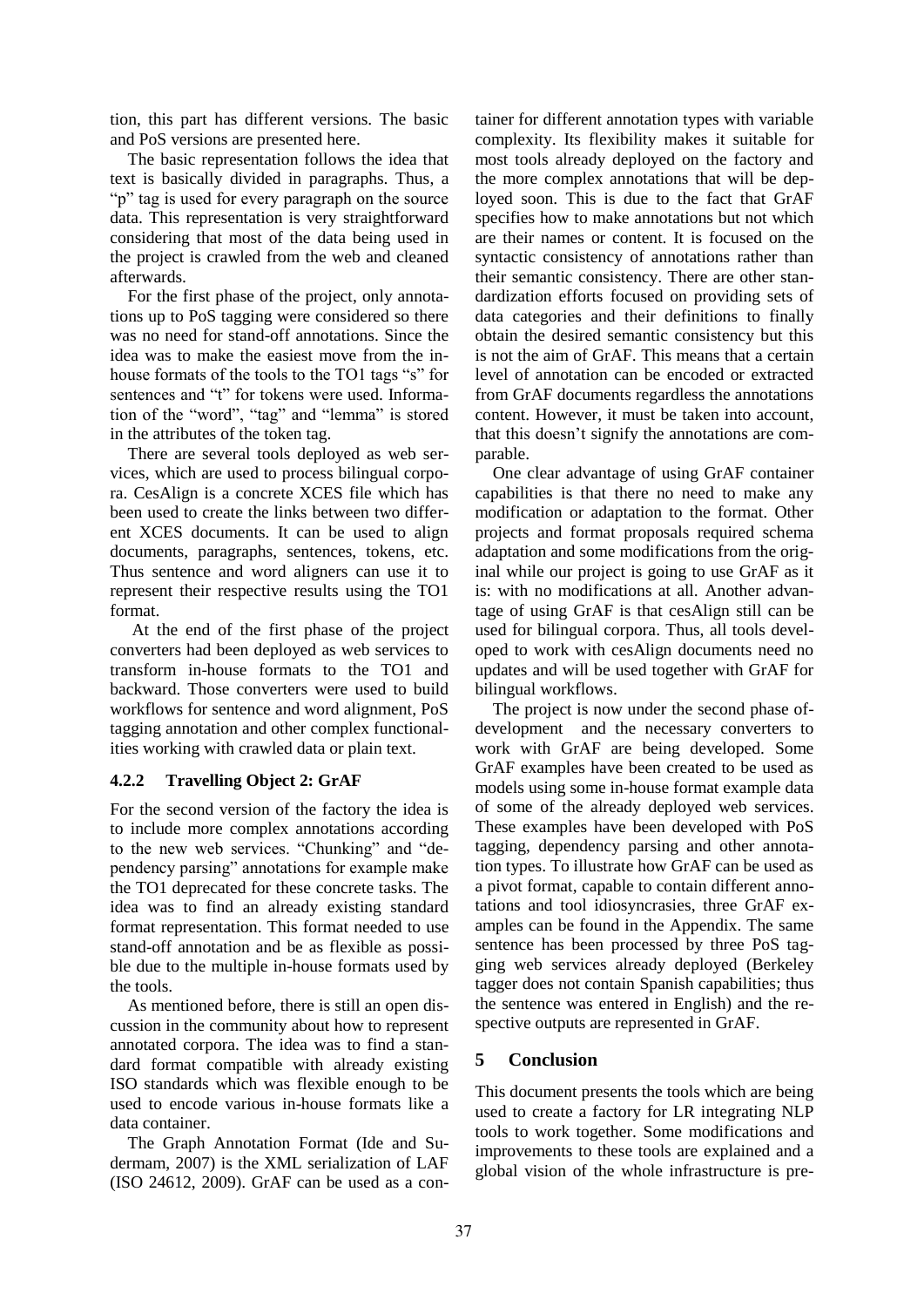sented. One of the main challenges for a factory with these characteristics is interoperability; other relevant problems were also presented. To make it possible to chain components, a Common Interface is presented and data formats were studied. For the first stage of the platform XCES format was chosen as a low-cost approach which perfectly fulfilled the requirements for data exchange. For the second stage the stand-off and more complex annotations are needed and GrAF was chosen to be used as a pivot format.

Taverna, Biocatalogue, Soaplab, etc. have proven to be very useful and user-friendly tools for the first phase of factory development. Now the requirements of the project are higher and large data processing capabilities are a challenge for these technologies and developers. We expect to continue learning more about these tools, which can still provide more features and elicit more satisfactory results

On the other hand, we are in the middle of the GrAF adoption. We expect it to be a very useful and flexible data format for the factory. The standard will be used with no adaptation or modification at all, in order to facilitate interoperability with other projects using GrAF. We expect to have complex workflows using GrAF soon.

Deploying new web services is easy and has low cost thanks to the used tools. This is a big advantage to facilitate interoperability between this factory and other relevant projects like the Heart of Gold, U-Compare and the Language Grid. If data converters are developed, they could easily be integrated in the factory to work together with these other projects. Deploying data converters as web services can push cooperation forward.

## **Acknowledgments**

This research has been funded by the PANACEA project (EU-7FP-ITC-248064).

### **References**

- Eneko Agirre, Xabier Artola, Arantza Diaz de Ilarraza, German Rigau, Aitor Soroa, and Wauter Bosma. 2009. *KAF: Kyoto Annotation Framework*. Technical Report TR 1-2009, Dept. Computer Science and Artificial Intelligence, University of the Basque Country.
- K. Belhajjame, C. Goble, F. Tanoh, J. Bhagat, K. Wolstencroft, R. Stevens, E. Nzuobontane, H. McWilliam, T. Laurent, and R. Lopez. 2008. "*Bio-Catalogue: A Curated Web Service Registry for the*

*Life Science Community*," in Microsoft eScience conference.

- Lionel Clément and Eric Villemonte de la Clergerie. 2005. *Maf: a morphosyntactic annotation framework*. In Proceedings of the 2nd Language & Technology Conference, page 90–94, April 2005.
- Thierry Declerck.2006. *Synaf: Towards a standard for syntactic annotation*. Proceedings of the Fifth Conference on International Language Resources and Evaluation, pages 229-233. European Language Resources Association (ELRA). May 2006.
- D. De Roure, C. Goble, and R. Stevens 2008. "The Design and Realisation of the myExperiment Virtual Research Environment for Social Sharing of Workflows," Future Generation Computer Systems, vol. 25, pp. 561-567.
- D. Hull, K. Wolstencroft, R. Stevens, C. Goble, M. Pocock, P. Li, and T. Oinn. 2006. "*Taverna: a tool for building and running workflows of services.*" Nucleic Acids Research, vol. 34, iss. Web Server issue, pp. 729-732.
- U. Heid, H. Schmid, K. Eckart and E. Hinrichs. (2008). *A Corpus Representation Format for Linguistic Web Services: The D-SPIN Text Corpus Format and its Relationship with ISO Standards*. In: Proceedings of the 6th International Conference on Language Resources and Evaluation (LREC 2008). ELRA, Marrakech.
- Nancy Ide, Patrice Bonhomme, Laurent Romary. 2000. "*XCES: An XML-based encoding standard for linguistic corpora*". In Proceedings of the Second International Language Resources and Evaluation Conference. Paris: European Language Resources Association (2000).
- Nancy Ide, Harry Bunt. 2010. *Anatomy of Annotation Schemes: Mapping to GrAF*. Proceedings of the Fourth Linguistic Annotation Workshop, ACL 2010, pages 247-255.
- Nancy Ide, Lauren Romary.2004. "*International Standard for a Linguistic Annotation Framework*". Journal of Nataural Language Engineering, 10:3-4, 211-225.
- Nancy Ide, Keith Surderman. 2007. "*GrAF: A Graphbased Format for Linguistic Annotations*". In Proceedings of the Linguistic Annotation Workshop (June 2007), pp. 1-8.
- K. Lee, J. Pustejovsky, H. Bunt, B. Boguraev, and N. Ide. 2007. *Language resource management - Semantic annotation framework (SemAF) - Part 1 :Time and events*. International Organization for Standardization, Geneva, Switzerland, 2007.
- T. Oinn, M. Greenwood, M. Addis, N. Alpdemir, J. Ferris, K. Glover, C. Goble, A. Goderis, D. Hull, D. Marvin, P. Li, P. Lord, M. Pocock, M. Senger, R. Stevens, A. Wipat, and C. Wroe. 2006. "*Taver-*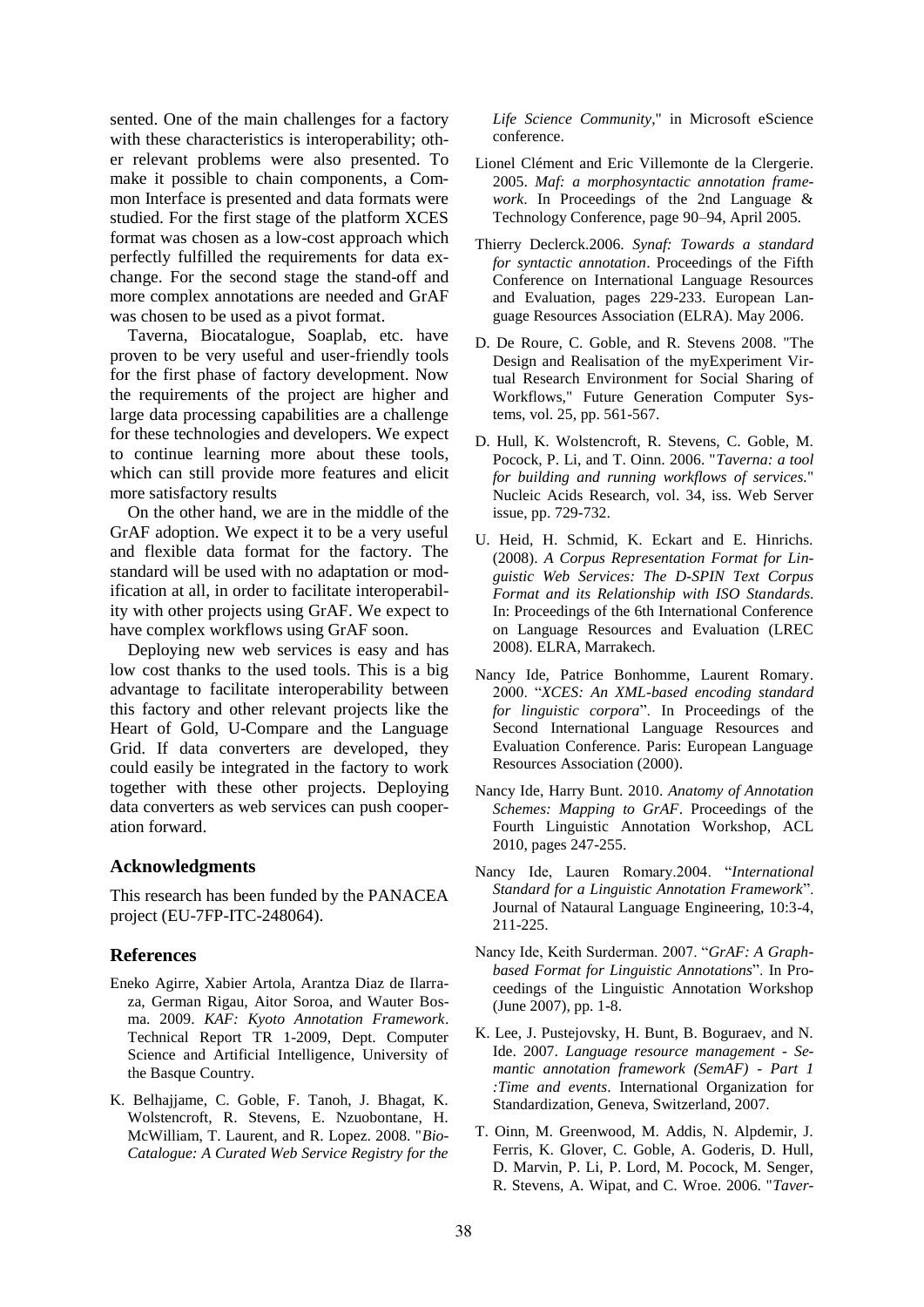*na: lessons in creating a workflow environment for the life sciences*," Concurrency and Computation: Practice and Experience, vol. 18, iss. 10, pp. 1067- 1100.

M. Senger, P. Riceand T. Oinn. 2003. "*Soaplab - a unified Sesame door to analysis tools (2003)*" In UK e-Science All Hands Meeting.

# **Appendix A. Freeling output GrAF**

```
<graph xmlns="http://www.xces.org/ns/GrAF/1.0/">
 <header> ... </header>
 <!-- la casa está en llamas -->
 <node xml:id="freeling-n1">
   <link targets="seg-r1"/></node>
 <a label="tok" ref="freeling-n1" as="xces">
  \epsilon <f name="word" value="la"/>
      <f name="lemma" value="el"/>
      <f name="postag" value="DA0FS0"/>
      <f name="probability" value="0.972146"/>
  \langlefs>
 </a>
<node xml:id="freeling-n2">
   <link targets="seg-r2"/></node>
 <a label="tok" ref="freeling-n2" as="xces">
   <fs>
      <f name="word" value="casa"/>
      <f name="lemma" value="casa"/>
      <f name="postag" value="NCFS000"/>
      <f name="probability" value="0.971264"/>
  \langle fs>
\langle a \rangle <node xml:id="freeling-n3">
   <link targets="seg-r3"/></node>
 <a label="tok" ref="freeling-n3" as="xces">
  \epsilonfs\sim <f name="word" value="está"/>
      <f name="lemma" value="estar"/>
      <f name="postag" value="VAIP3S0"/>
      <f name="probability" value="0.996032"/>
  \langlefs>
 </a>
 <node xml:id="freeling-n4">
   <link targets="seg-r4"/></node>
 <a label="tok" ref="freeling-n4" as="xces">
   <fs>
      <f name="word" value="en"/>
      <f name="lemma" value="en"/>
      <f name="postag" value="SPS00"/>
      <f name="probability" value="1"/>
  \langlefs>
\langle a \rangle <node xml:id="freeling-n5">
   <link targets="seg-r5"/></node>
 <a label="tok" ref="freeling-n5" as="xces">
  \epsilon <f name="word" value="llamas"/>
      <f name="lemma" value="llama"/>
      <f name="postag" value="NCFP000"/>
```
<f name="probability" value="0.875"/>

 $\langle$ fs> </a> </graph>

# **Appendix A. Tree Tagger output GrAF**

```
<graph xmlns="http://www.xces.org/ns/GrAF/1.0/">
 <header> ... </header>
 <!-- La casa está en llamas -->
 <node xml:id="freeling-n1">
      <link targets="seg-r1"/></node>
 <a label="tok" ref="freeling-n1" as="xces">
  <fs>
      <f name="word" value="la"/>
      <f name="lemma" value="el"/>
      <f name="postag" value="AFS"/>
   </fs>
 </a>
<node xml:id="freeling-n2">
   <link targets="seg-r2"/></node>
 <a label="tok" ref="freeling-n2" as="xces">
  \epsilon <f name="word" value="casa"/>
      <f name="lemma" value="casa"/>
     \lef name="postag" value="N5-FS"/>\langlefs>
 </a>
   <node xml:id="freeling-n3">
   <link targets="seg-r3"/></node>
 <a label="tok" ref="freeling-n3" as="xces">
  \epsilon <f name="word" value="está"/>
      <f name="lemma" value="estar"/>
      <f name="postag" value="VDR3S-"/>
  \langlefs>
 </a>
 <node xml:id="freeling-n4">
   <link targets="seg-r4"/></node>
 <a label="tok" ref="freeling-n4" as="xces">
  \epsilon <f name="word" value="en"/>
      <f name="lemma" value="en"/>
      <f name="postag" value="P"/>
  \langle fs>
\langle a \rangle <node xml:id="freeling-n5">
   <link targets="seg-r5"/></node>
 <a label="tok" ref="freeling-n5" as="xces">
   <fs>
      <f name="word" value="llamas"/>
      <f name="lemma" value="llama"/>
      <f name="postag" value="N5-FP"/>
   \epsilon/fs
 </a>
```
### </graph>

# **Appendix A. Berkeley Tagger output GrAF**

```
<graph xmlns="http://www.xces.org/ns/GrAF/1.0/">
 <header> ... </header>
```